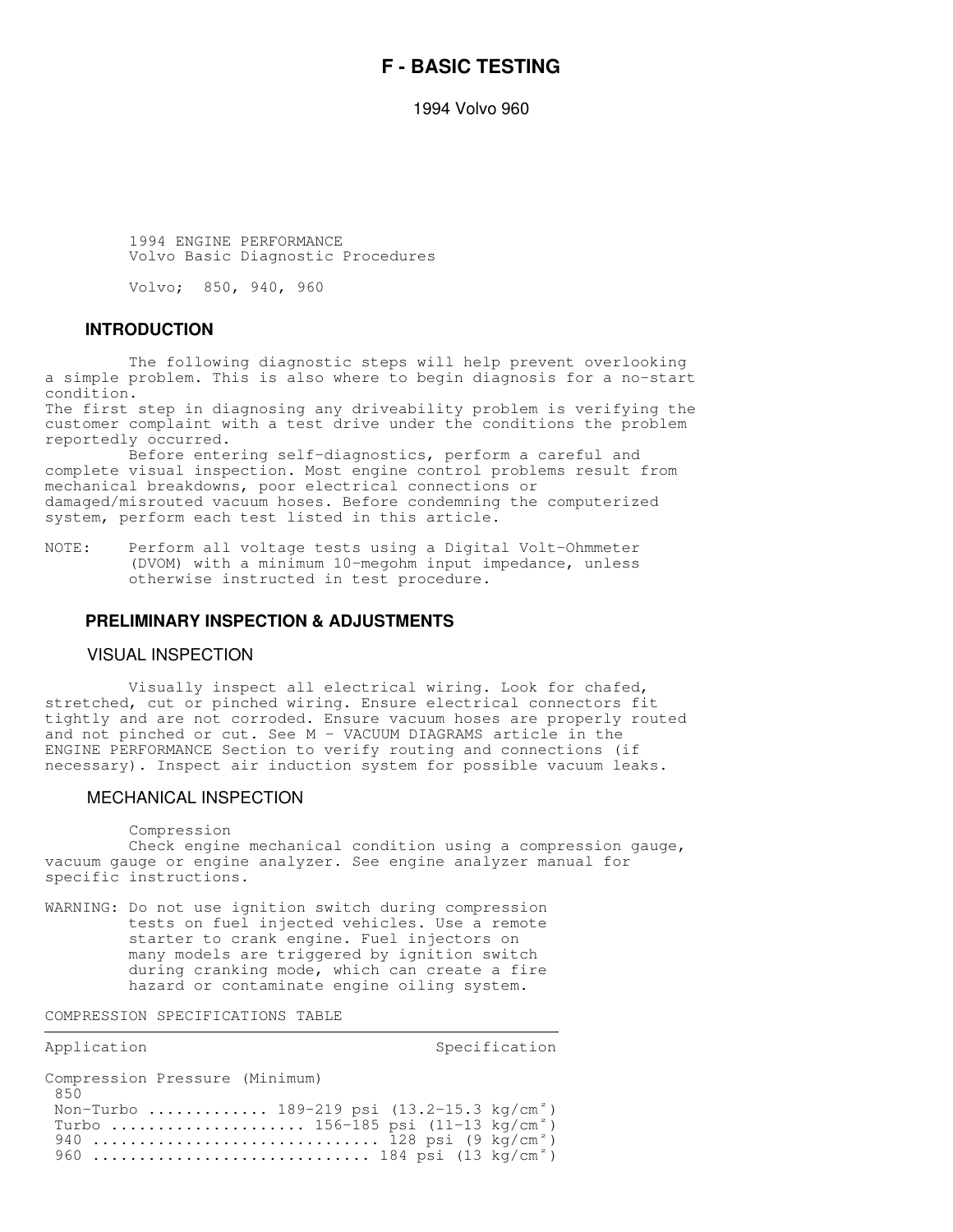Exhaust System Backpressure

 1) Exhaust system can be checked using a vacuum or pressure gauge. Remove oxygen sensor or air injection check valve (if equipped).

 2) Connect a 1-10 psi pressure gauge, and run engine at 2500 RPM. If exhaust system backpressure is greater than 1 3/4-2 psi, exhaust system or catalytic converter is plugged.

 3) If using a vacuum gauge, connect vacuum gauge hose to intake manifold vacuum port and start engine. Observe vacuum gauge. Open throttle part way and hold steadily. If vacuum gauge reading slowly drops after stabilizing, exhaust system should be checked for a restriction.

# **FUEL SYSTEM**

WARNING: Always relieve fuel pressure before disconnecting any fuel injection-related component. DO NOT allow fuel to contact engine or electrical components.

## FUEL PRESSURE

Fuel Pressure

 1) Before disconnecting, cover fuel line connector using shop towel to absorb any fuel spray. Connect Fuel Pressure Gauge (5011) between fuel line and fuel rail. Seal free end of hose using Plug (5266) or use Fuel Drainage Unit (981 2270, 2273 and 2282).

 2) On 940, lift out central electrical unit behind ashtray and remove system relay. See Fig. 1. On 850, lift cover on central electrical unit located in engine compartment and remove fuel pump relay. See Fig. 2. On 940, connect a jumper wire between relay terminals No. 30 and 87/2. See Fig. 3.

 3) On 850, connect a jumper wire between relay terminals No. 1 and 3. See Fig. 4. On 960, remove fuel injection fuses No. 30 and 31. See Fig. 5. Connect jumper wire between fuse terminals No. 30 and 31.

 4) On all models, turn ignition on. Fuel pump should start. Fuel filler cover can be removed to determine whether main pump is operating. Fuel pressure should be about  $43.5$  psi  $(3.06 \text{ kg/cm}^2)$ . If pressure is too low, pinch return hose by hand and check whether pressure rises. DO NOT allow pressure to exceed 86 psi (6 kg/cm<sup>2</sup>).

 5) If pressure rises rapidly, pump and lines are okay. Replace pressure regulator and recheck line pressure. If pressure rises slowly, fuel filter, fuel pump strainer or fuel lines are blocked. If pressure does not rise, fuel pump is probably faulty.

 6) If pressure is too high, remove jumper wire between relay or fuse terminals. Remove return hose from pressure regulator, and blow in pipe. Remove vacuum hose from pressure regulator, and blow in pipe. If both hoses are open, pressure regulator is defective. Replace regulator, and recheck pressure.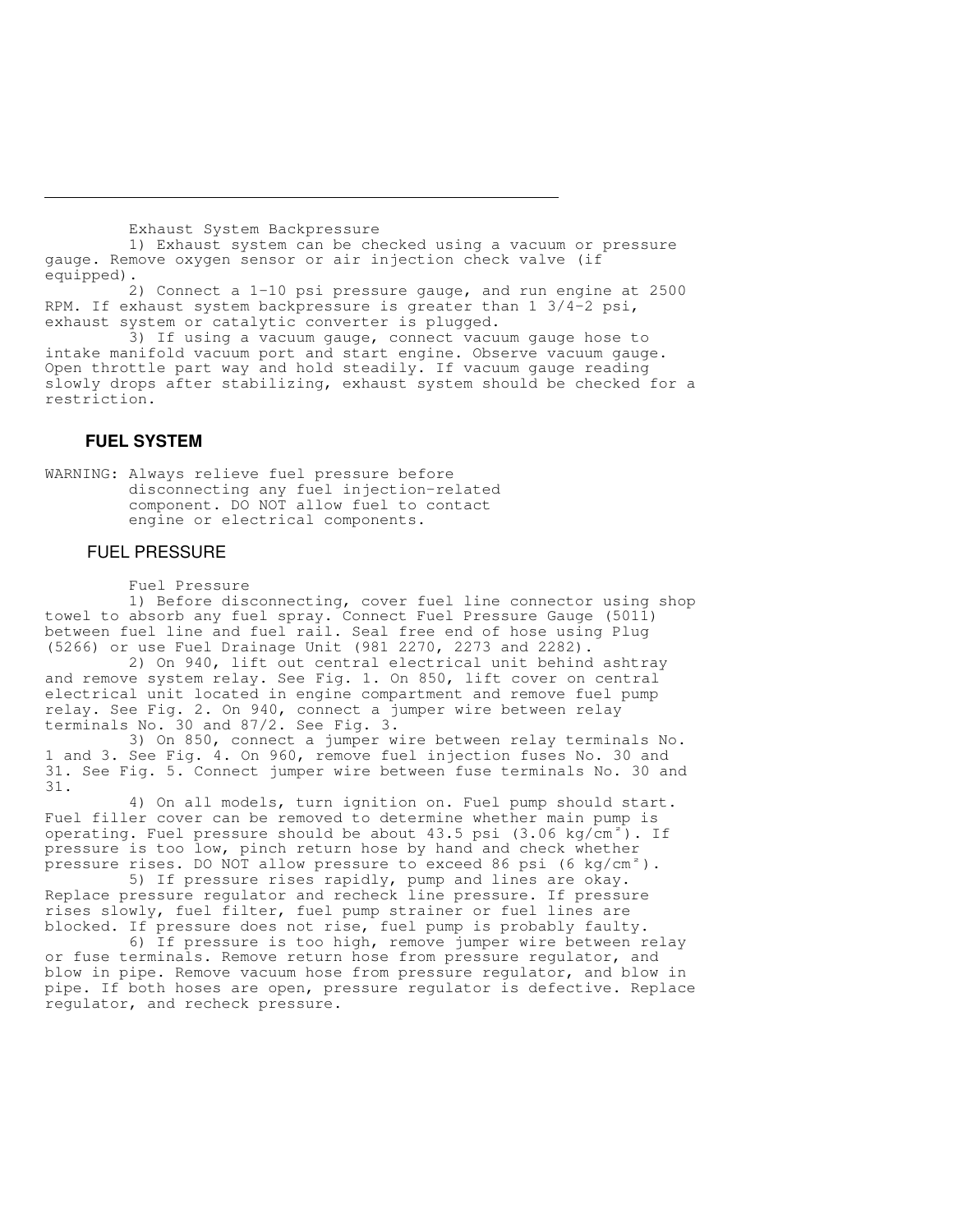

Fig. 1: Locating Fuel System Relay (940) Courtesy of Volvo Cars of North America.



Fig. 2: Locating Fuel Pump Relay (850) Courtesy of Volvo Cars of North America.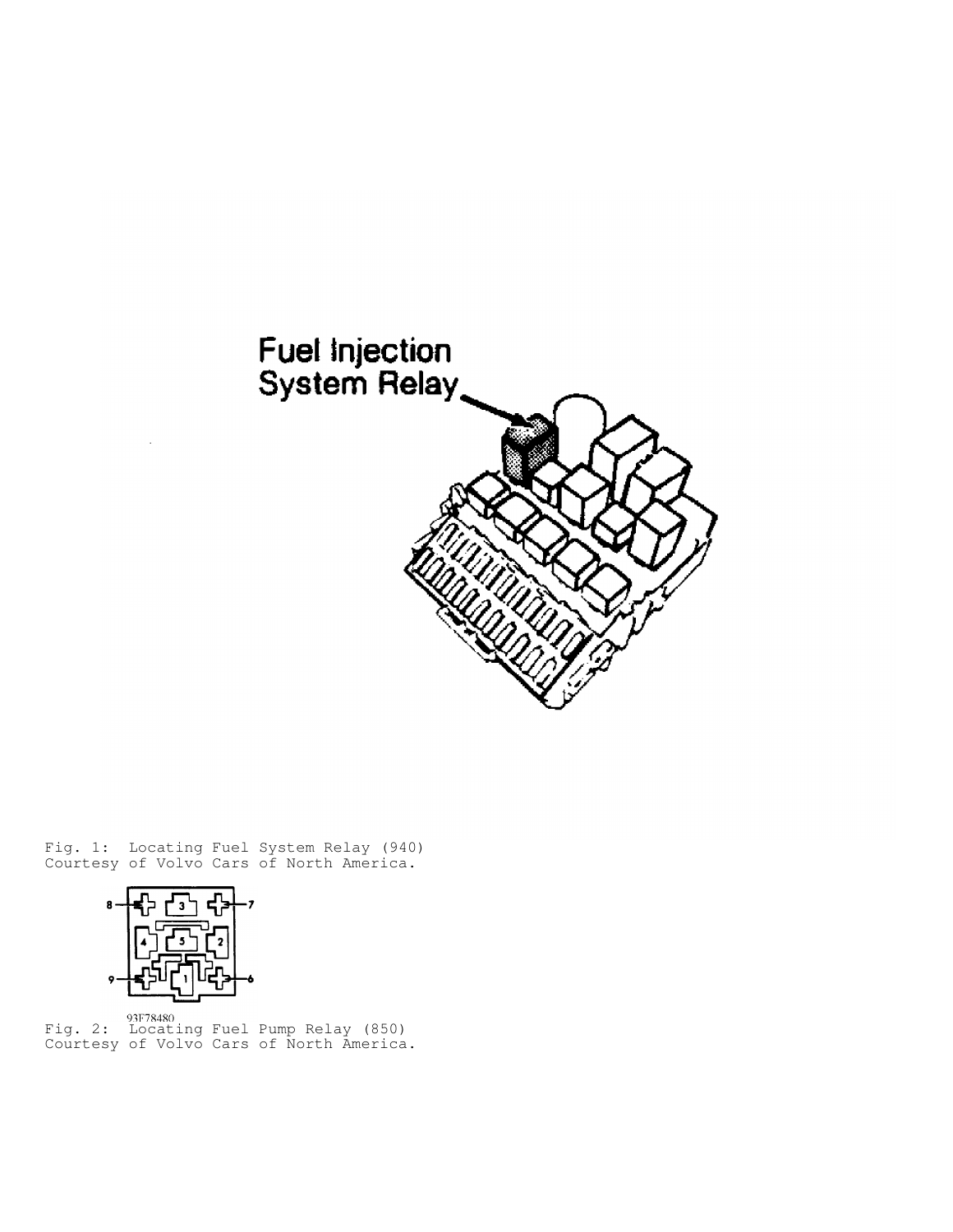

Fig. 3: Identifying Fuel Injection System Relay Terminals (940) Courtesy of Volvo Cars of North America.



Fig. 4: Identifying Fuel Pump Relay Terminals (850) Courtesy of Volvo Cars of North America.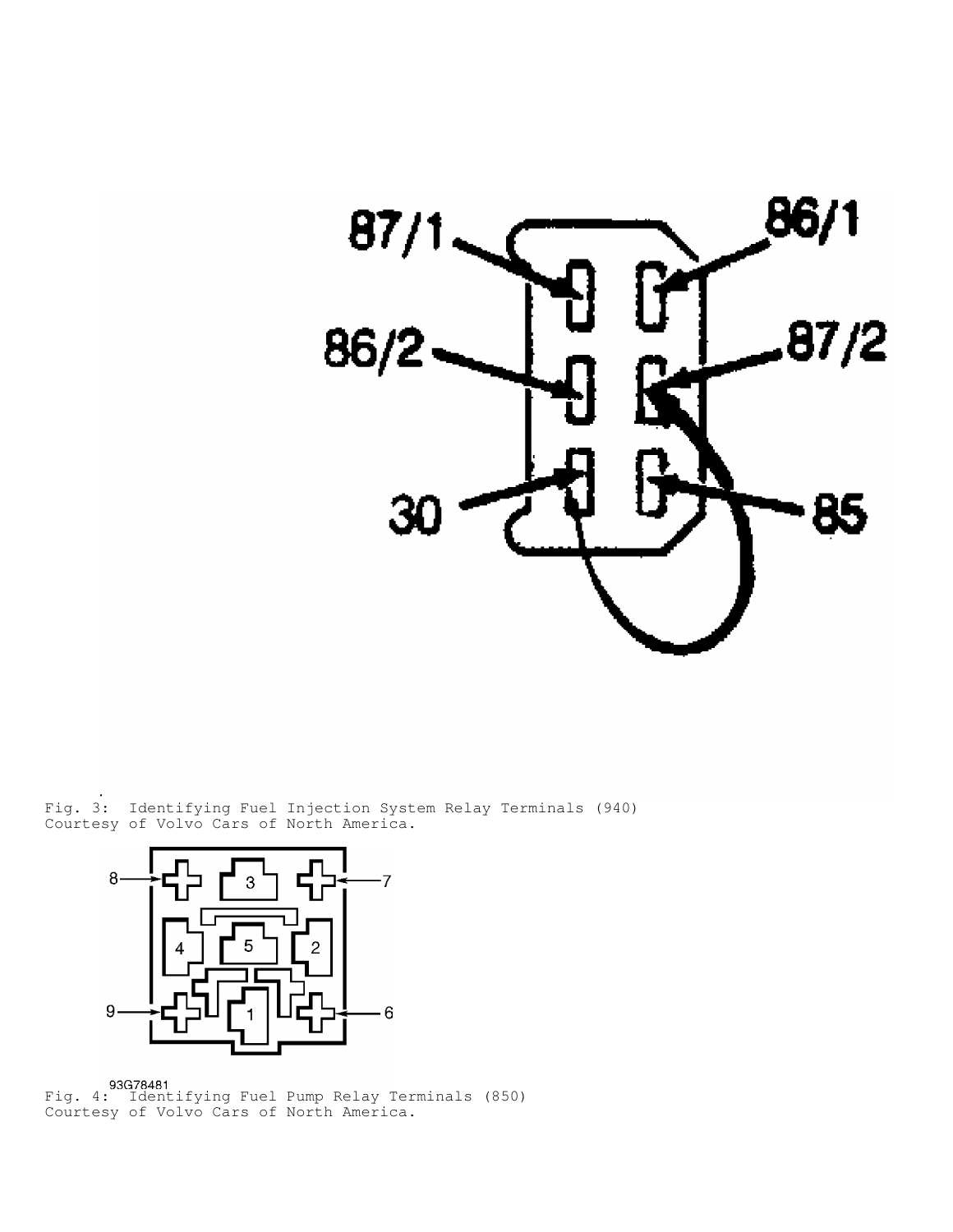

Fig. 5: Identifying Fuel Pump Fuses (960) Courtesy of Volvo Cars of North America.

Fuel Pump Circuit (940)

 1) Remove fuel injection system relay. Check voltage at terminal No. 30. See Figs. 1 and 3. If battery voltage does not exist, repair wiring between relay connector and battery.

 2) Connect jumper wire between terminals No. 30 and 87/2 of fuel injection system relay connector. Fuel pump should run. If fuel pump does not run, check wiring between pump and relay. Also check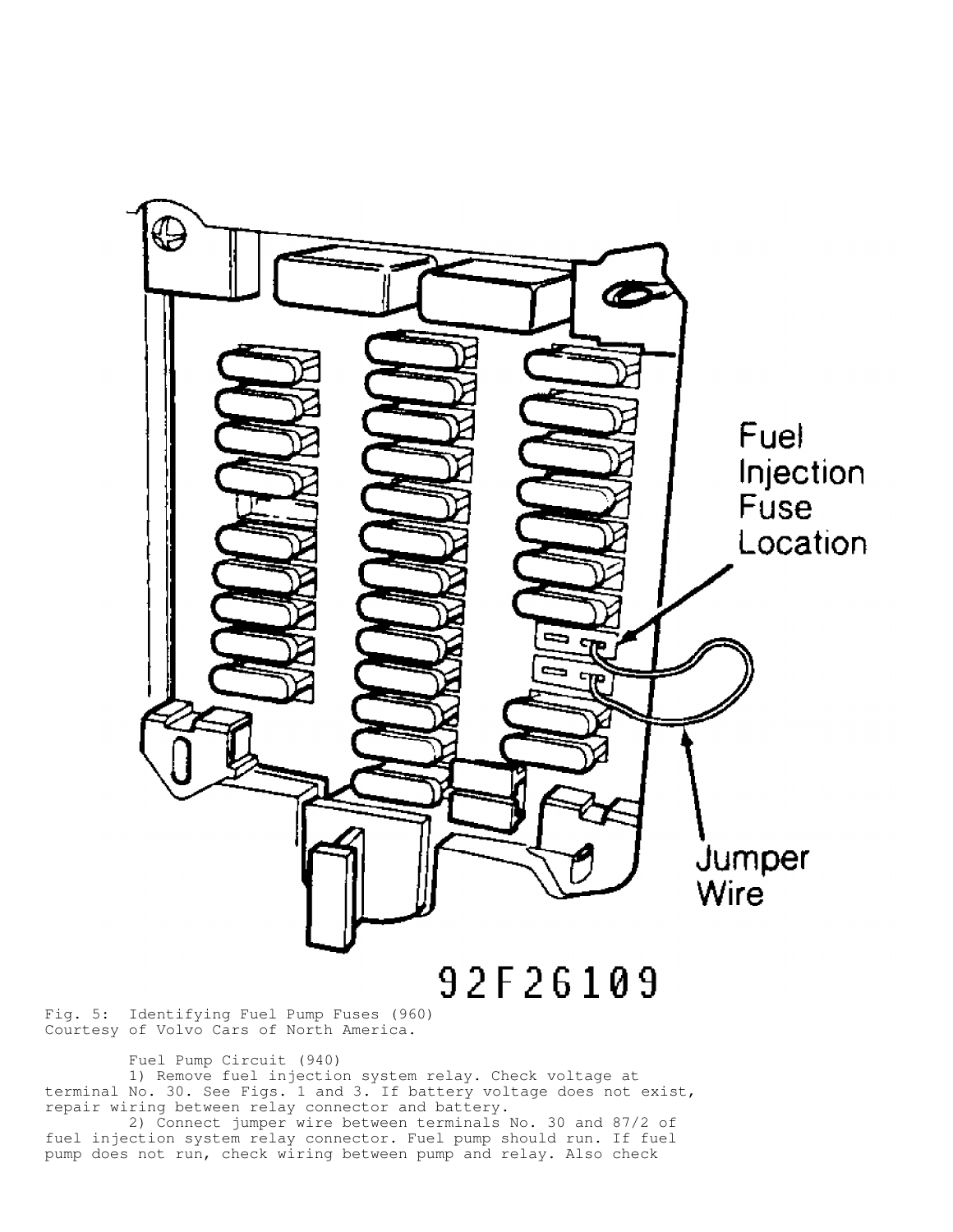wiring between terminals No. 87/1 and 85 for continuity. Repair as necessary.

NOTE: ECU terminal identifications are marked on unit or connector.

CAUTION: Ignition must be off when connecting or disconnecting ECU connector.

Fuel Pump Circuit (850)

 1) If fuel pump does not operate with ignition on, remove fuel pump relay. See Fig. 2. Connect jumper wire between fuel pump relay terminals No. 1 and 3. See Fig. 4. Turn ignition on. If fuel pump does not start, go to next step. If fuel pump starts, replace fuel pump relay.

 2) Turn ignition off. To check relay ground, connect ohmmeter between ground and fuel pump relay terminal No. 2. See Fig. 4. Ohmmeter should indicate about zero ohms. If ohmmeter does not indicate about zero ohms, check wiring between fuel pump relay and ground.

 3) To check fuel pump relay voltage supply, connect voltmeter between ground and fuel pump relay terminal No. 1. See Fig. 4. Turn ignition on. Battery voltage should be present. If battery voltage is not present, check wiring between fuel pump relay and fuse No. 2.

 4) Turn ignition off. Connect ohmmeter between ground and relay terminal No. 3. See Fig. 4. About 1.5 ohms should be present. If about 1.5 ohms are not present, check resistance at fuel pump connector to determine whether fault is in pump or wiring.

 5) To check fuel injection control signal to fuel pump relay, connect voltmeter between ground and fuel pump relay terminal No. 4. See Fig. 4. Operate starter motor. If voltmeter indicates about 3 volts, replace relay.

 6) If voltage is not to specification, check wiring between fuel pump relay and ECU. If wiring is okay, see ELECTRONIC CON-TROL UNIT - IGNITION (850) in I - SYSTEM/COMPONENT TESTS article in the ENGINE PERFORMANCE Section.

Fuel Pump Circuit (960)

 If fuel pumps do not operate with ignition on, connect Breakout Box (999-3070) to ECU. See Fig. 6. Connect voltmeter between terminals No. 3 and 19. Voltmeter should indicate battery voltage. If battery voltage is not present, check wiring and voltage supply to pump relay. If voltage is present, check wiring and voltage supply to fuel pump.



Fig. 6: Connecting Breakout Box To ECU (960 Shown; 850 Is Similar) Courtesy of Volvo Cars of North America.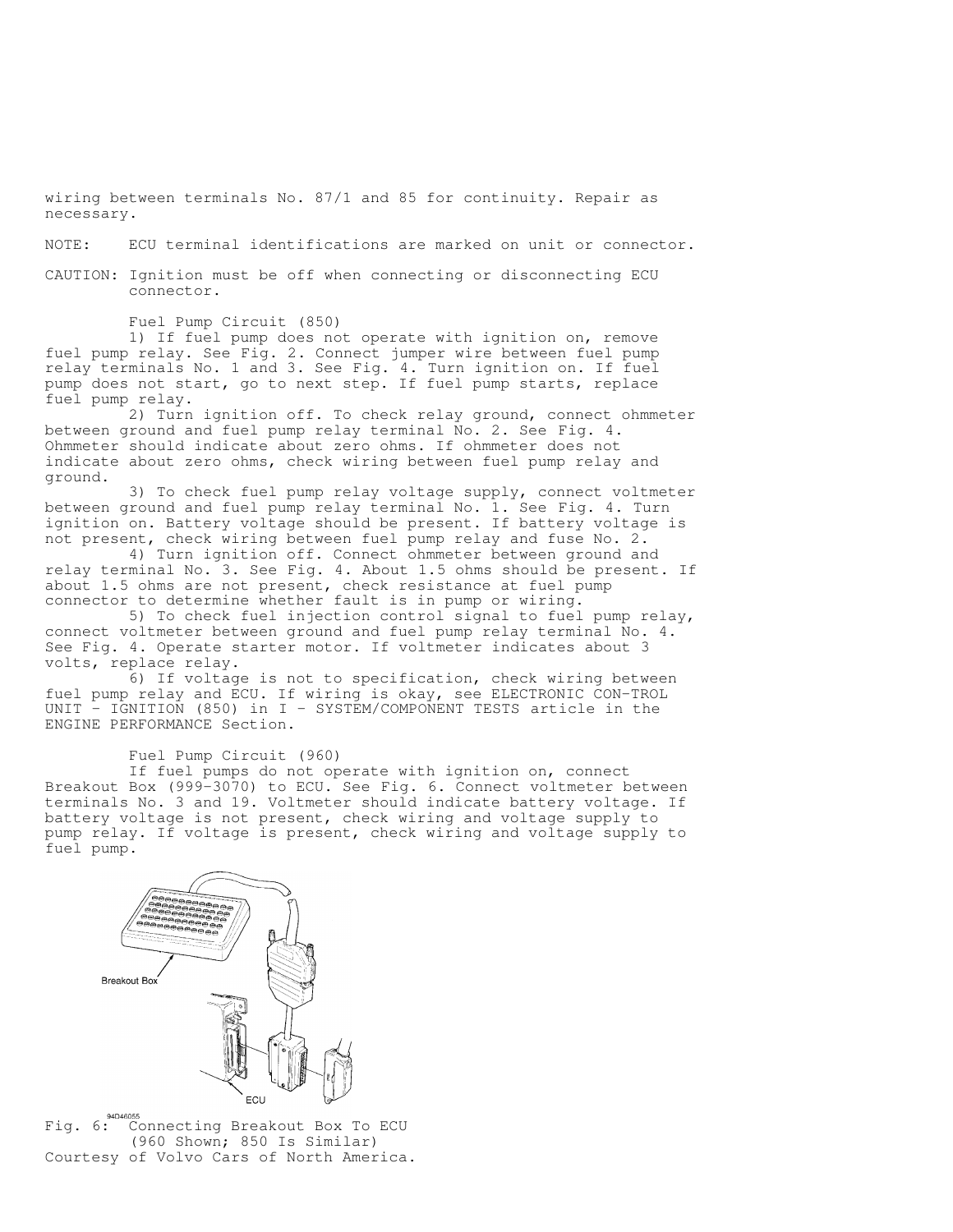Injection System (Fuel Pump) Relay (940)

 With ECU connector removed from ECU, ground ECU connector terminals No. 17 and 21. Pump relay should activate fuel pumps and pumps should start operating. Connect voltmeter between ground and terminal 87/2 in relay. See Fig. 3. Battery voltage should be present. Disconnect ground leads from ECU terminals No. 17 and 21. Replace relay if faulty.

## **IGNITION CHECKS**

#### BENDIX REX-I

NOTE: ECU terminal identifications are marked on unit or connector.

940 Non-Turbo (Federal)

 1) Ensure ground connections from ignition ECU and power stage to inlet manifold ground are okay. If ground connections are good, disconnect a spark plug wire from spark plug. Attach a test spark plug to disconnected spark plug wire, and ground spark plug. Crank engine, and monitor spark.

 2) Strong Blue/White spark indicates engine or fuel system malfunction. If no or weak spark is present, reconnect spark plug wire to spark plug. Disconnect coil wire from distributor cap, and install test spark plug. Crank engine, and monitor spark. If no or weak spark is present, coil or ignition system primary circuit is defective.

 3) If a strong Blue/White spark is present, check ignition rotor, distributor housing and spark plug wires. Replace components as necessary. If previous steps do not show defective components, go to next step.

 4) Turn ignition off. Reconnect disconnected components. Ensure all connectors are secure and properly connected. With ignition off, remove panel from lower left dashboard and disconnect ignition ECU connector. Remove dust cover from connector. Ensure all pin connection sleeves are at same height.

 5) Measure voltage at ignition ECU connector terminal No. 5. Voltage reading should be about 12 volts. If voltage is not present, check circuit between ignition ECU and fuse holder.

 6) Turn ignition on. Open diagnostic connector at left rear of engine compartment, and connect test lead to socket No. 6 (marked on unit). See Fig. 7. Measure voltage at ignition ECU connector terminal No. 1. Voltage should be about 12 volts. Press test button on diagnostic unit. Voltage should now be zero volts. If voltage is not present at control unit or is 12 volts with button pushed, measure voltage at diagnostic unit connector.



Fig. 7: Identifying Diagnostic Unit Components Courtesy of Volvo Cars of North America.

7) Measure voltage at diagnostic unit connector Blue lead.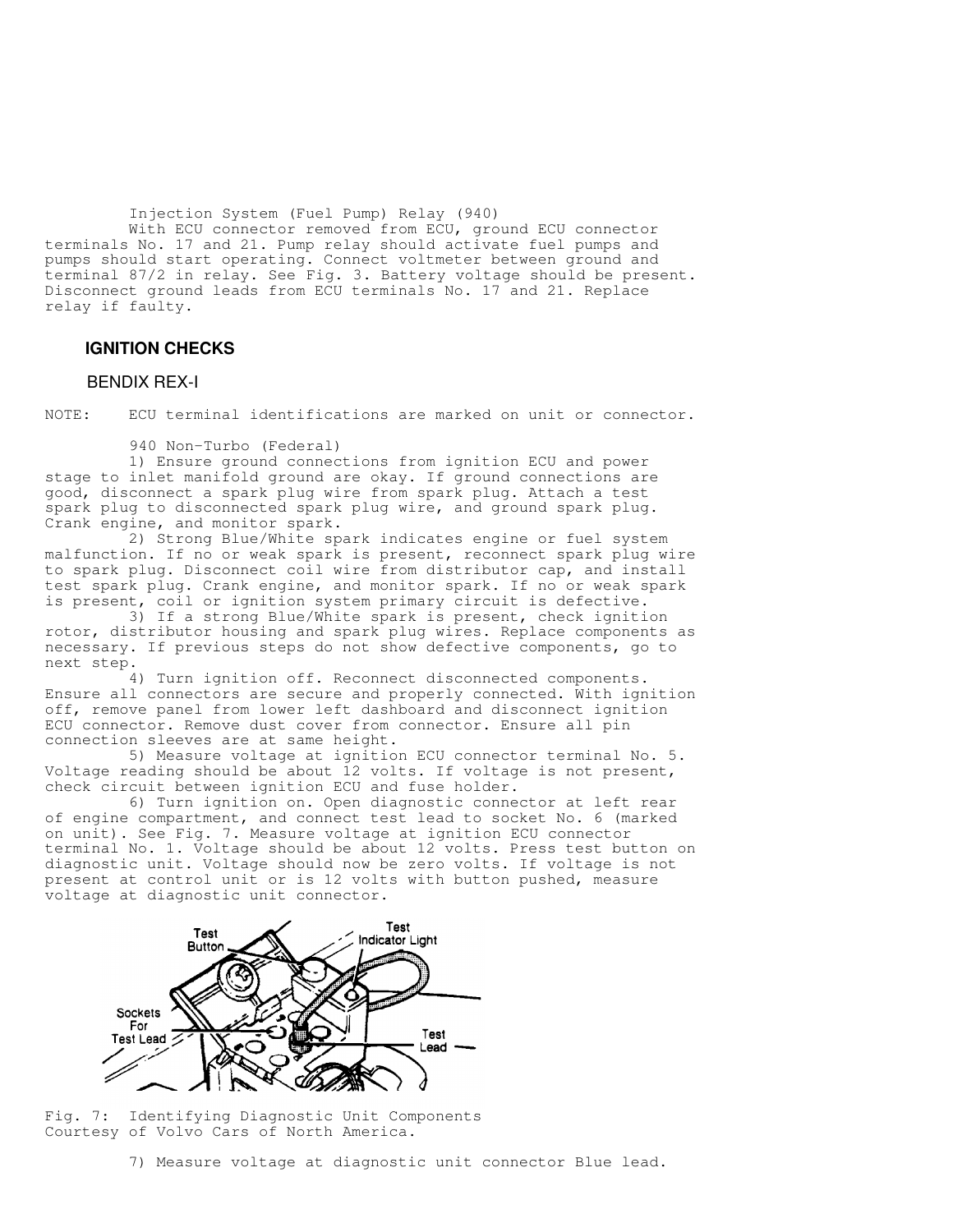Voltage should be about 12 volts. Using ohmmeter, check continuity between diagnostic unit connector Black lead and ground. Ensure continuity exists.

 8) Turn ignition off. Check continuity between diagnostic unit test lead and pin No. 8 (under function selector button). Ohmmeter should indicate infinity. Press test button on diagnostic unit. Continuity should now be present.

 9) Using ohmmeter, test for continuity of diagnostic unit LED. Connect ohmmeter leads to pin under LED and to test lead. Continuity should exist in only one direction.

 10) Turn ignition on. Measure voltage at ignition ECU terminal No. 6 (Blue wire). Voltage should be about 12 volts. Turn ignition off. Using ohmmeter, check continuity between ignition ECU connector terminals No. 20 (Brown wire) and No. 14 (Black wire). Continuity should exist.

 11) Measure resistance between ground and ignition ECU connector terminal No. 2 (Red/Black wire). See COOLANT TEMPERATURE SENSOR RESISTANCE table. If reading is not correct, test sensor directly to determine if fault is in sensor or wiring.

COOLANT TEMPERATURE SENSOR RESISTANCE TABLE

| Temperature |  | (°C) |  |
|-------------|--|------|--|
|-------------|--|------|--|

C) Ohms

|  |  |  |  |  | $-4$ (-20)  15,000-16,000                                                   |
|--|--|--|--|--|-----------------------------------------------------------------------------|
|  |  |  |  |  |                                                                             |
|  |  |  |  |  | 68 (20) $\dots\dots\dots\dots\dots\dots\dots\dots\dots\dots\dots$ 2200-2400 |
|  |  |  |  |  |                                                                             |
|  |  |  |  |  |                                                                             |
|  |  |  |  |  |                                                                             |
|  |  |  |  |  |                                                                             |
|  |  |  |  |  |                                                                             |
|  |  |  |  |  |                                                                             |

 12) Check continuity between ignition ECU connector terminal No. 7 (Orange wire) and ground. Ensure continuity exists. Depress accelerator until throttle switch opens slightly. Ohmmeter reading should increase to infinity. If reading is not correct, measure throttle switch resistance directly to determine if fault is in switch or wiring. Adjust throttle switch if necessary. See D - ADJUSTMENTS article in the ENGINE PERFORMANCE Section.

 13) Remove panel under right side of dash, at right side of bulkhead. Remove glove box. Turn ignition off. Disconnect fuel injection ECU connector. Check for continuity between ignition ECU terminal No. 8 (Yellow wire) and fuel injection ECU terminal No. 25 (Yellow wire). If continuity is not present, check connectors and wiring. Repair as necessary. If continuity is still not present, internal fault is present in an ECU. Reconnect fuel injection ECU connector, and replace glove box and panel.

 14) Check P/M (pulse) generator by measuring resistance between ignition ECU terminals No. 10 (Red wire) and No. 23 (Blue wire). Resistance should be 215-265 ohms. Ensure shield is connected to ECU terminal No. 11.

 15) Disconnect knock sensor connector, and place a jumper wire between terminals. Check continuity between ignition ECU terminals No. 12 (Black wire) and No. 13 (Green wire). Ohmmeter should show continuity. Ensure resistance to ground is infinity. If resistance is too high (infinity), remove jumper wire and test each wiring lead. If leads are intact, replace knock sensor.

 16) Reconnect knock sensor connector. Reassemble and reconnect ignition ECU connector.

17) Disconnect connectors from ignition coil and power stage.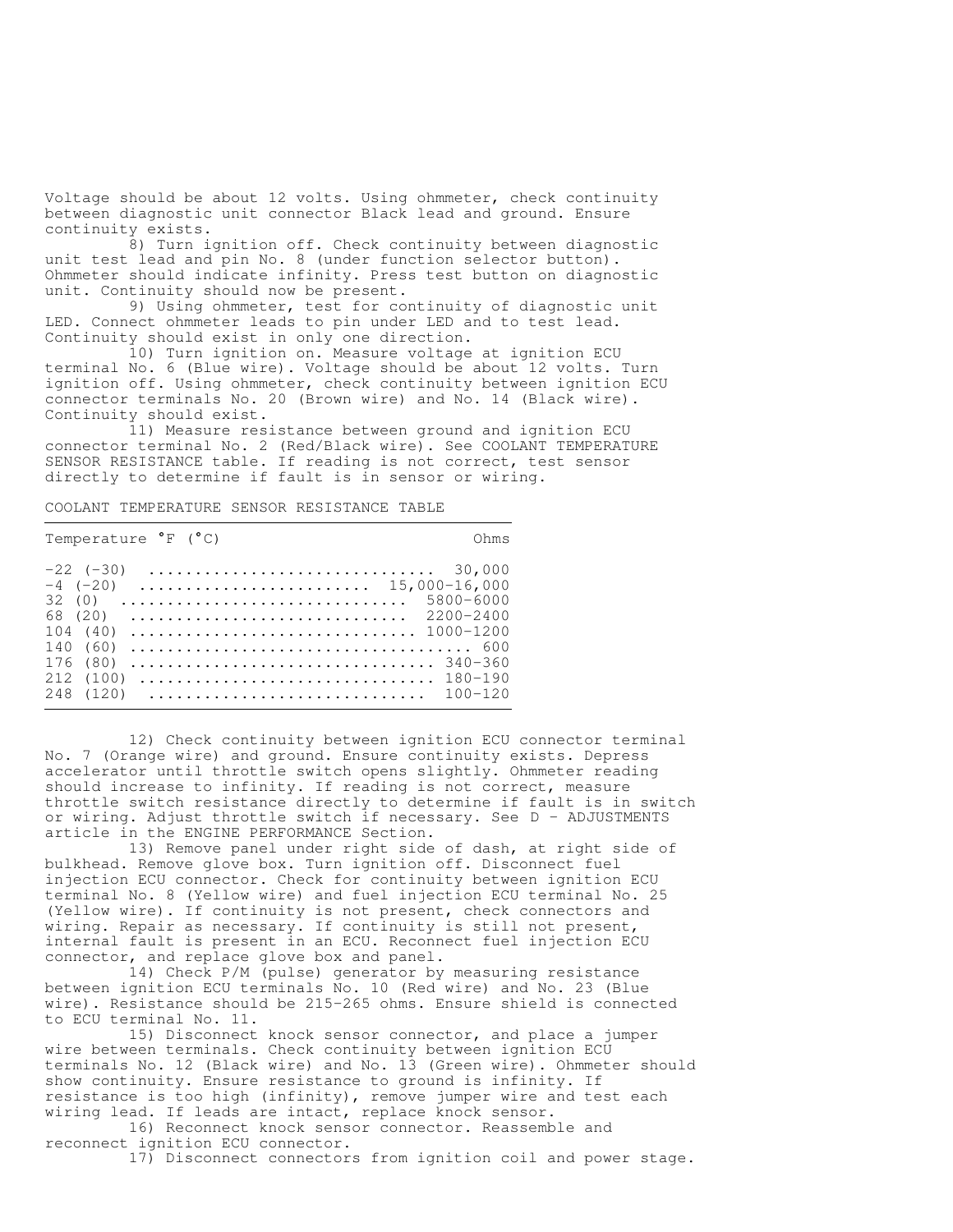Remove mounting screws and lift ignition coil from power stage. Measure resistance across low tension side of ignition coil. Resistance should be about .5 ohm.

 18) Measure resistance between high tension terminal and each low tension terminal. Resistance should be about 5000 ohms. If resistance is not as specified, replace ignition coil.

 19) Turn ignition on. Check for battery voltage at Blue wire of 3-pin power stage connector. If voltage is low or does not exist, check power supply lead connections at ignition ECU and ignition coil/power stage. Ensure voltage does not drop to less than 10.5 volts while engine is cranking. Turn ignition off.

 20) Ensure ground is present at Brown/Black wire of 3-pin power stage connector and at Black wire of 2-pin power stage connector. Using a self-powered test light or buzzer, check for continuity between Orange wire of 2-pin power stage connector and ignition ECU terminal No. 16.

 21) If no defects are found in previous steps or engine still malfunctions after repairs, install new ignition ECU. Recheck system as necessary. Reinstall ignition coil. Reassemble ignition ECU connector, and reconnect it to ECU. Reconnect ignition coil/power stage connectors.

## BOSCH EZ116K

NOTE: ECU terminal identifications are marked on unit or connector.

940

 1) Ensure ground connections from ignition ECU and power stage to inlet manifold ground are okay. If ground connections are good, disconnect a spark plug wire from spark plug. Connect a test spark plug to disconnected spark plug wire, and ground spark plug. Crank engine, and monitor spark.

 2) A strong Blue/White spark indicates engine or fuel system malfunction. If no or weak spark is present, reconnect spark plug wire to spark plug. Disconnect coil wire from distributor cap, and install test spark plug. Crank engine, and monitor spark. If no spark or weak spark is present, coil or ignition system primary circuit is defective.

 3) If a strong Blue/White spark is present, check ignition rotor, distributor housing and spark plug wires. Replace components as necessary. If previous steps show no defective components, go to next step.

 4) Turn ignition off. Reconnect disconnected components. Ensure all connectors are secure and properly connected. With ignition off, remove panel from lower left dashboard and disconnect ignition ECU connector. Remove dust cover from connector. Ensure all ECU pin connection sleeves are at same height.

 5) Measure voltage at ignition ECU connector terminal No. 5. Voltage should be about 12 volts. If voltage is not present, check circuit between ignition ECU and fuse holder.

 6) Turn ignition on. Open diagnostic connector at left rear of engine compartment, and connect test lead to socket No. 6 (marked on unit). See Fig. 7. Measure voltage at ignition ECU connector terminal No. 1. Voltage should be about 12 volts. Press test button on diagnostic unit. Voltage should now be zero volt. If voltage is not present at control unit or if voltmeter reads 12 volts with button pushed, measure voltage at diagnostic unit connector.

 7) Measure voltage at diagnostic unit connector Blue lead. Voltage should be about 12 volts. Using ohmmeter, check continuity between diagnostic connector Black lead and ground. Continuity should exist.

 8) Turn ignition off. Check continuity between diagnostic test lead and pin No. 8 (under function selector button). Ohmmeter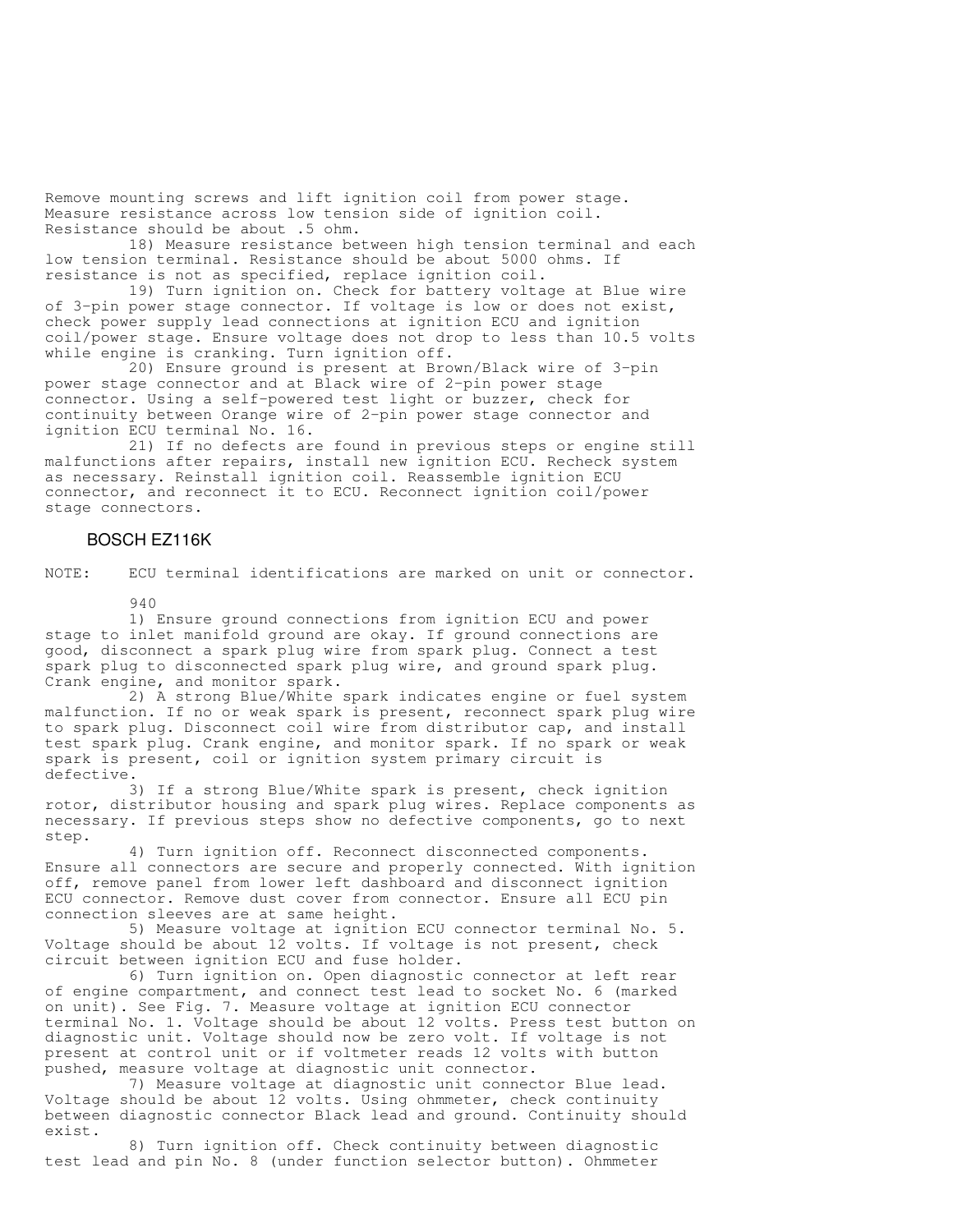should read infinity. Press button on diagnostic unit. Ohmmeter should now show continuity.

 9) Using ohmmeter, check continuity of diagnostic unit LED. Connect ohmmeter leads to test lead and to pin under LED. Continuity should exist in one direction only.

 10) Turn ignition on. Measure voltage at ignition ECU terminal No. 6 (Blue wire). Voltage should be about 12 volts. Turn ignition off. Check continuity between ignition ECU connector terminals No. 20 (Brown wire) and No. 14 (Black wire). Continuity should be present.

 11) Measure resistance between ground and ignition ECU connector terminal No. 2 (Red/Black wire). See COOLANT TEMPERATURE SENSOR RESISTANCE table under BENDIX REX-I. If reading is not correct, test sensor directly to determine if fault is in sensor or wiring.

 12) Check continuity between ignition ECU connector terminal No. 7 (Orange wire) and ground. Ohmmeter should show continuity. Depress accelerator until throttle switch opens slightly. Ohmmeter reading should increase to infinity. If reading is not correct, measure throttle switch resistance directly to determine if fault is in switch or wiring. Adjust throttle switch if necessary. See D - ADJUSTMENTS article in the ENGINE PERFORMANCE Section.

 13) Measure voltage at ignition ECU connector terminal No. 8 (Yellow wire). Turn ignition on. Voltage should be about .1 volt. If reading is not correct, check for open circuit between ignition ECU and fuel injection ECU or for fault in fuel injection ECU.

 14) Turn ignition off. Measure resistance between ignition ECU connector terminals No. 10 (Red wire) and No. 23 (Blue wire). Resistance should be 215-265 ohms. Ensure shield is connected to ignition ECU terminal No. 11.

 15) Disconnect knock sensor connector and place a jumper wire between terminals. Check continuity between ignition ECU terminals No. 12 (Black wire) and No. 13 (Green wire). Ohmmeter should show continuity. Ensure resistance to ground is infinity. If resistance is too high (infinity), remove jumper wire and test each wiring lead. If leads are intact, replace knock sensor.

 16) Reconnect knock sensor connector. Reassemble and reconnect ignition ECU connector.

 17) Remove air cleaner assembly. Ensure ignition is off, and disconnect power stage connector. Power stage is located at front of left front fender panel. Remove connector dust cover. Connect multimeter negative (-) lead to ground and positive (+) lead to connector pin No. 4. Turn ignition on, and note voltage reading. Voltage should be about 12 volts.

 18) Leave multimeter attached, and crank starter motor. Voltage should be at least 10.5 volts. If voltage is too low, check battery and charging system. If voltage is not present, check Blue wire from ignition ECU to ignition coil and power stage. Repair or replace as necessary.

 19) Check continuity of power stage ground by connecting multimeter to power stage connector pin No. 2 and ground. Multimeter should show continuity. Check ignition coil resistance. Connect multimeter to power stage connector pins No. 1 and 4. Resistance should be 0.6-1.0 ohm. If resistance is less than 0.6 ohm, check wires for short circuit.

 20) If wires are okay but resistance is still not 0.6-1.0 ohm, connect multimeter between ignition coil terminals No. 1 (Red/White wire) and No. 15 (Blue wire). If resistance is not 0.6-1.0 ohm, install a new ignition coil. If resistance is 0.6-1.0 ohm, check continuity of wires between ignition coil and power stage connector pins No. 1 and 4. Repair or replace as necessary.

 21) Check shield (ground) wire between ignition ECU and power stage. Shield wire is connected to power stage connector pin No. 3 (Gray wire). Repair if necessary. Ensure power stage is receiving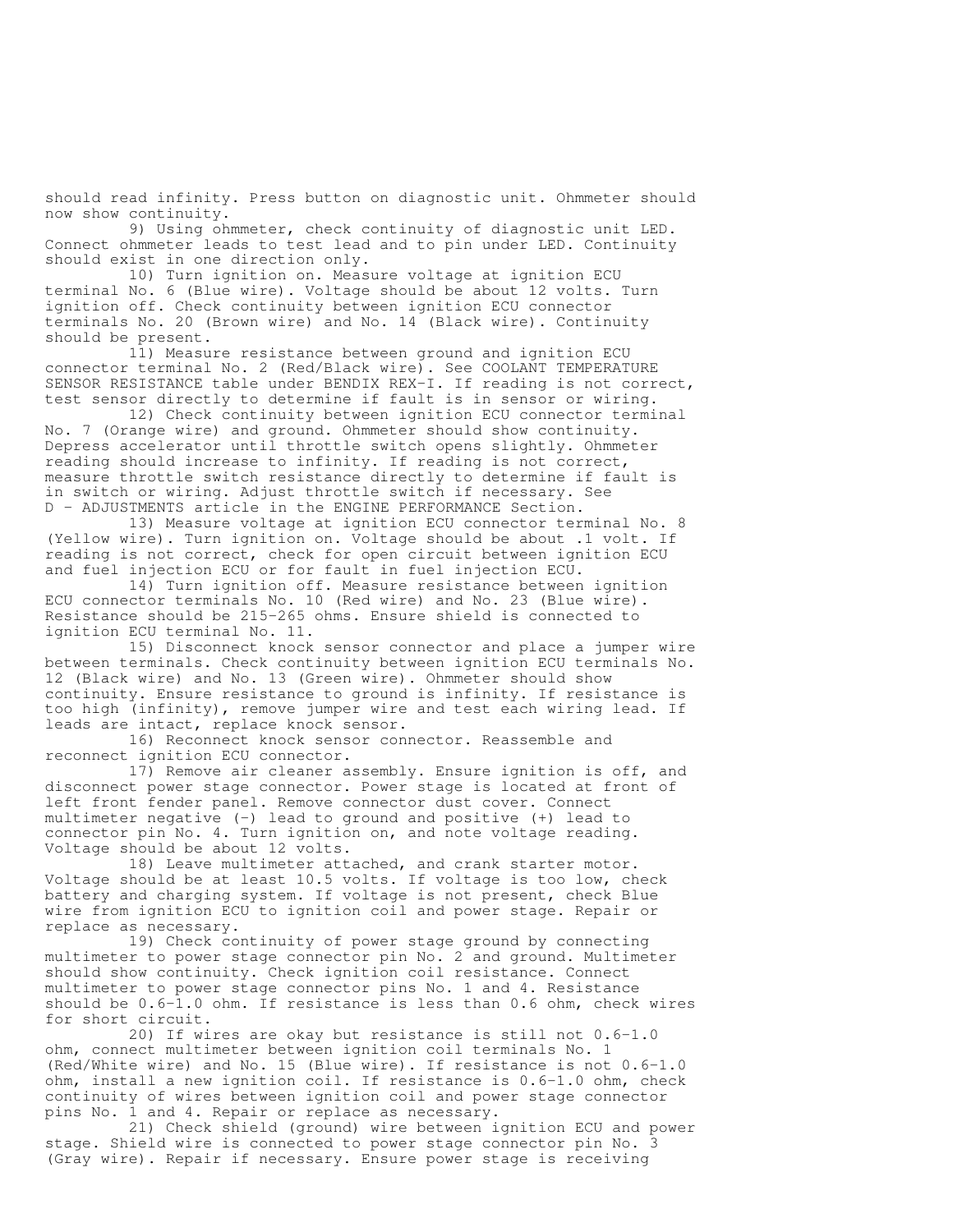signal from ignition ECU. Disconnect wires from ignition coil terminal No. 1. Connect multimeter positive (+) lead to power stage connector pin No. 5 and negative (-) lead to ground.

 22) Crank starter motor, and monitor voltage reading. Voltage should pulsate between 0-2 volts. If voltage is within specification, install a new power stage and recheck circuit. If voltage is very low and/or irregular, check wiring between ignition ECU and crankshaft position sensor. Repair or replace as necessary.

 23) Turn ignition off. If no defects are found in previous steps or if engine still malfunctions after repairs, install a new ignition ECU. Recheck system as necessary.

#### BOSCH EZ129K

850 Non-Turbo

 1) Disconnect coil wire from distributor cap. Put coil wire next to ground and operate starter motor. If spark is present, check distributor rotor and cap. If spark is not present, go to next step.

 2) Connect voltmeter between ignition coil connector terminal No. 15 (Red wire) and ground. Turn ignition on. If battery voltage is not present, check voltage supply to ignition coil. If battery voltage is present, turn ignition off and go to next step.

 3) Connect voltmeter between ignition coil terminal No. 1 (Blue wire) and ground. Operate starter motor. If about .7-1.3 volts are present, repeat test using new ignition coil. If about .7-1.3 volts are not present, turn ignition off and go to next step.

 4) Disconnect engine speed sensor connector located close to flywheel. Connect an ohmmeter between sensor terminals. If resistance is about 200-400 ohms, go to next step and check Camshaft Position Sensor (CMP) signal. If resistance is not about 200-400 ohms, replace sensor.

NOTE: Engine speed sensor is also known as Vehicle Speed Sensor (VSS) or impulse sensor.

 5) Remove intake hose. Bend aside rubber sleeve on CMP connector. Connect voltmeter between connector terminal No. 2 and ground. See Fig. 8. Operate starter motor. If voltage reading varies between 0-5 volts, go to step 7). If voltage reading does not vary between 0-5 volts, go to next step.



93F78944

Fig. 8: Identifying Camshaft Position Sensor (CMP) Terminals Courtesy of Volvo Cars of North America.

 6) Connect voltmeter between CMP connector terminal No. 3 and ground. Turn ignition on. About 10 volts should be present. Turn ignition off. Connect an ohmmeter between CMP connector terminal No. 1 and ground. Ohmmeter should show about zero ohms. If voltage supply and ground are okay, repeat test using new CMP. If voltage supply and ground are not okay, reconnect intake hose and go to step 9).

 7) If voltage reading varied between 0-5 volts in step 5), disconnect power stage connector at ignition coil. Bend back rubber sleeve on connector. Check ground supply by connecting ohmmeter between connector terminal No. 1 and ground. See Fig. 9. Ohmmeter should indicate zero ohms. Check voltage supply by connecting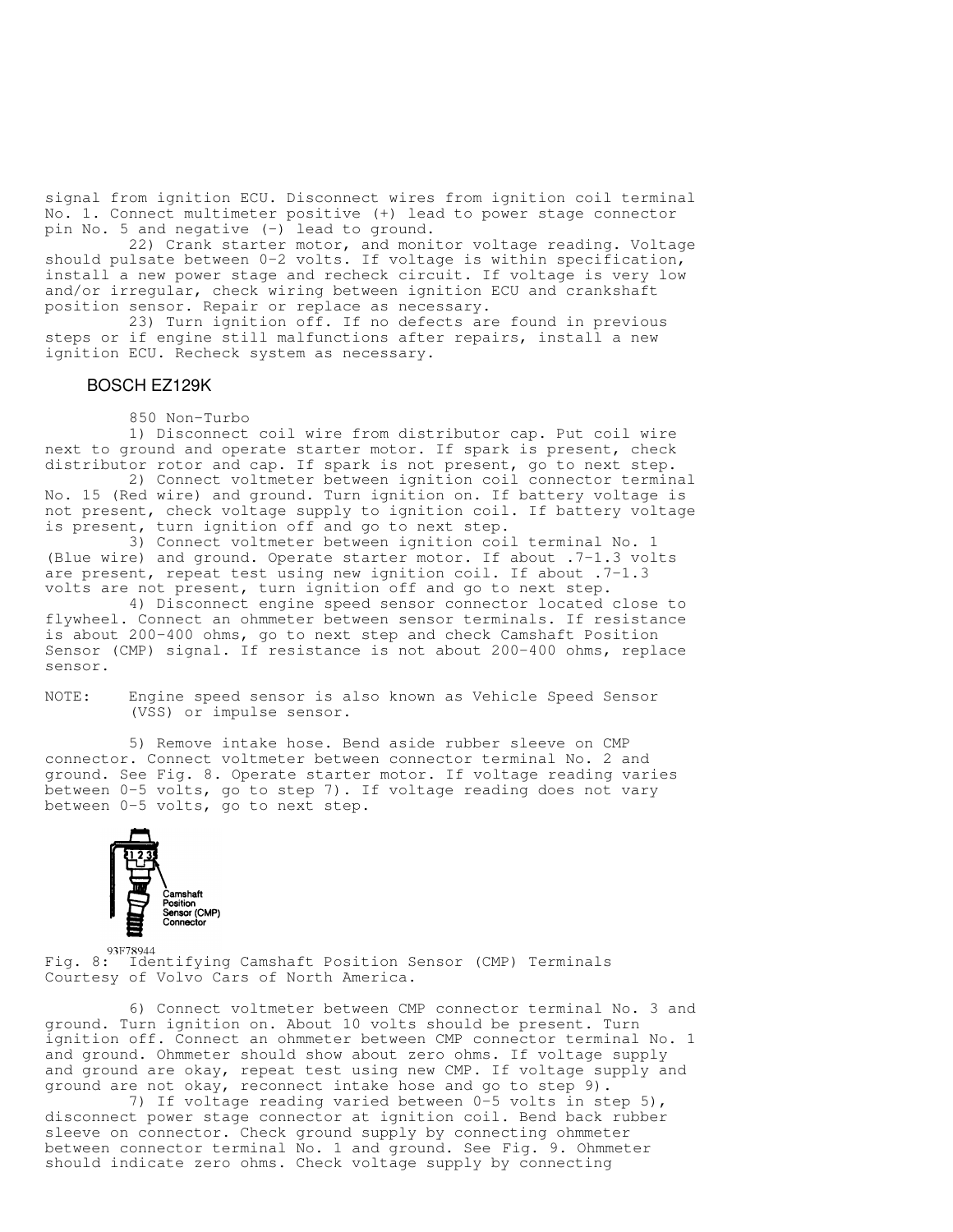voltmeter between terminal No. 3 and ground. Turn ignition on. Battery voltage should be present.



93H78946<br>Fig. 9: Identifying Power Stage Connector Terminals Courtesy of Volvo Cars of North America.

 8) Check power stage control signal by connecting voltmeter between terminal No. 4 and ground. Operate starter motor. Voltmeter should indicate .7-1.3 volts. If ground, voltage and control signal are okay, repeat test using new power stage. If ground connection and voltage are faulty, check wiring. If control signal is not present, go to next step and check ECU input and output signals.

 9) Connect Breakout Box (981 3190) and Adapter (981 3195) to distributor ignition ECU. See Fig. 6. Turn ignition switch to OFF position. Distributor ignition ECU is located in right side of engine compartment. Remove ECU cover. Disconnect distributor ignition ECU connector. Visually inspect all terminal connector sleeves to ensure no terminals are damaged.

 10) To install measuring unit, remove distributor ignition ECU. Press adapter onto distributor ignition ECU and pull lead upward through slot beside module. Press distributor ignition ECU, with adapter connected, into connector in bottom of ECU box. Connect measuring unit to adapter 60-pin connector.

 11) Ensure ignition is off. To check ECU input and output signals, connect ohmmeter between measuring unit terminal No. 20 and ground, then between measuring unit terminal No. 29 and ground. Ohmmeter should indicate about zero ohms in both cases.

 12) Ensure ignition is off. Connect ohmmeter between measuring unit terminals No. 20 and 2, and between measuring unit terminals No. 20 and 15. Ohmmeter should indicate about zero ohms in both cases.

 13) Ensure ignition is off. Connect voltmeter between measuring unit terminals No. 20 and 10. Battery voltage should be present. Turn ignition on. Connect voltmeter between measuring unit terminals No. 20 and 30. Battery voltage should be present.

 14) Check engine speed sensor signal by connecting voltmeter between measuring unit terminals No. 1 and 2. Operate starter motor. Voltmeter should indicate 300-400 millivolts. If signal is not present, check sensor. See code 1-3-1 diagnosis in

 G - TESTS W/CODES article in the ENGINE PERFORMANCE Section. If signal is present, go to next step and check Camshaft Position Sensor (CMP) signal.

NOTE: Engine speed sensor is also known as Vehicle Speed Sensor (VSS) or impulse sensor.

 15) Connect voltmeter between measuring unit terminals No. 20 and 4. Operate starter motor. Voltage should vary between 0-5 volts. If voltage is okay, go to next step. If voltage is not okay, connect voltmeter between measuring unit terminals No. 20 and 14. Voltmeter should indicate about 10 volts. If voltage is present, but signal is not present, repeat test using new CMP. If voltage is not present, repeat test using new ECM.

 16) If voltage was okay in step 15), connect voltmeter between measuring unit terminals No. 20 and 43. Operate starter motor.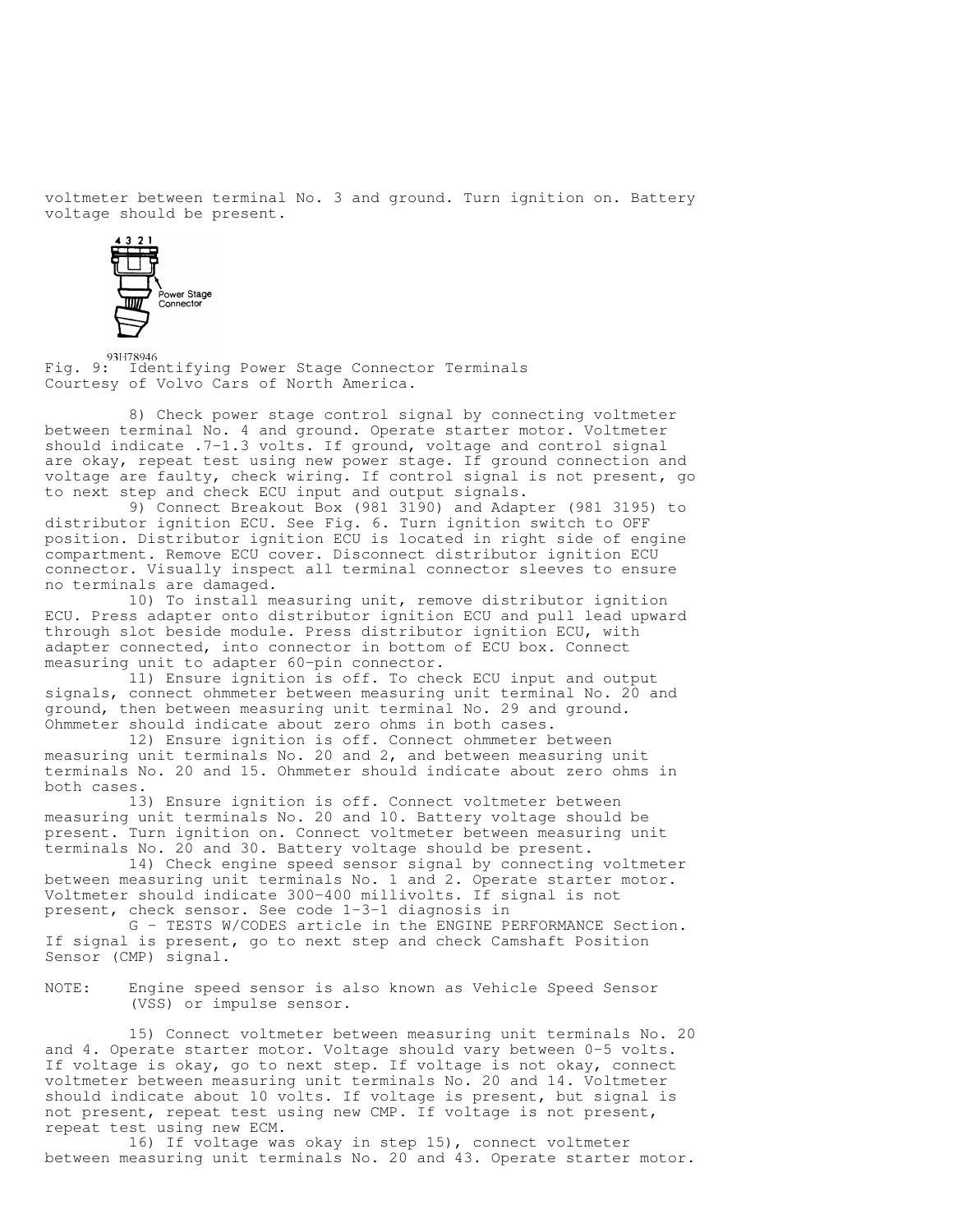Voltage should indicate about 5-7 volts. If voltage is not present, repeat test using ECU. If voltage is present, ignition system is operating properly.

#### MOTRONIC 1.8

 960 (Determining Whether Fault Is Fuel Or Ignition) Using a volt-meter, check voltage at injectors when engine is hot. If voltage is about 250-400 millivolts, fault is in ignition system and/or an injector is blocked.

#### Checking Ground Connections

 1) Turn ignition off. Remove fuse No. 24. Connect Breakout Box (999-3070) to ECU. See Fig. 6. Connect ohmmeter between ground and terminals No. 19, 24, 26, 30 and 48. Resistance should be about zero ohms on all measurements.

 2) Check power unit ground connections under each power unit. Connect an ohmmeter between ground and terminal No. 4 on front power unit connector and then on rear power unit connector.

 3) Ohmmeter should indicate about zero ohms in both cases. If ohmmeter does not indicate about zero ohms in both cases, check connectors and wiring.

Voltage Supply To Ignition Coils

 Turn ignition on. Connect volt-meter between ground and test terminal at rear of engine. See Fig. 10. Voltmeter should show battery voltage. If battery voltage is not present, check relay, wiring and connectors.



# **Test Terminal**

Fig. 10: Locating Test Terminal At Rear Of Engine Courtesy of Volvo Cars of North America.

> Cylinder Miss Idle engine. Disconnect and reconnect one injector connector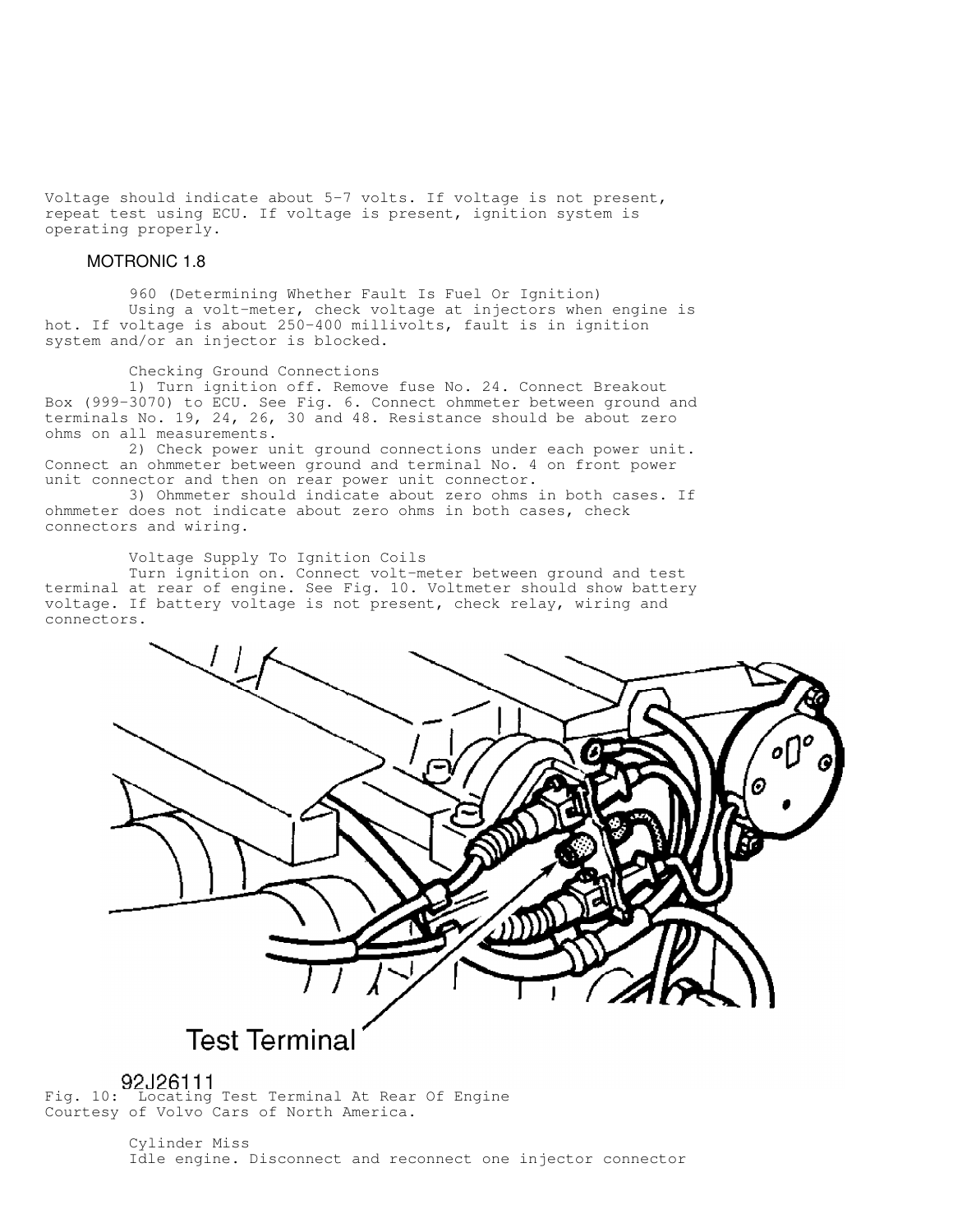at a time. If engine speed drops when connector is disconnected, cylinder is okay.

Checking Firing Pulse At Ignition Coil

 1) Make an adapter to fit between ignition coil connector and test diode (999-5280). Connect test diode. See Fig. 11.

 2) Start engine. Diode should flash if signal is present. If signal is present, go to step 5). If no signal is present, connect voltmeter between ground and control unit terminals connected to each ignition coil.

 3) If voltage is about 3.5 volts, an open circuit is present between control unit and ignition coil. If voltmeter indicates 60-100 millivolts, connect diode tester with positive side connected to control unit terminal for cylinder to be checked and to terminal No. 1 on corresponding ignition coil connector. Check components with leads reversed.

 4) Connect diode tester with positive side connected to ground and to terminal No. 1 on ignition coil connector. Check components with leads reversed. If fault is present, check wiring.

 5) Remove coil and plug. Install another plug in cylinder. Install original plug in ignition coil. Start engine and check for spark. If no spark is present, check whether coil or plug is faulty. Install plug in another coil. If spark is present, replace original coil. If no spark is present, replace spark plug.



Courtesy of Volvo Cars of North America.

MOTRONIC 4.3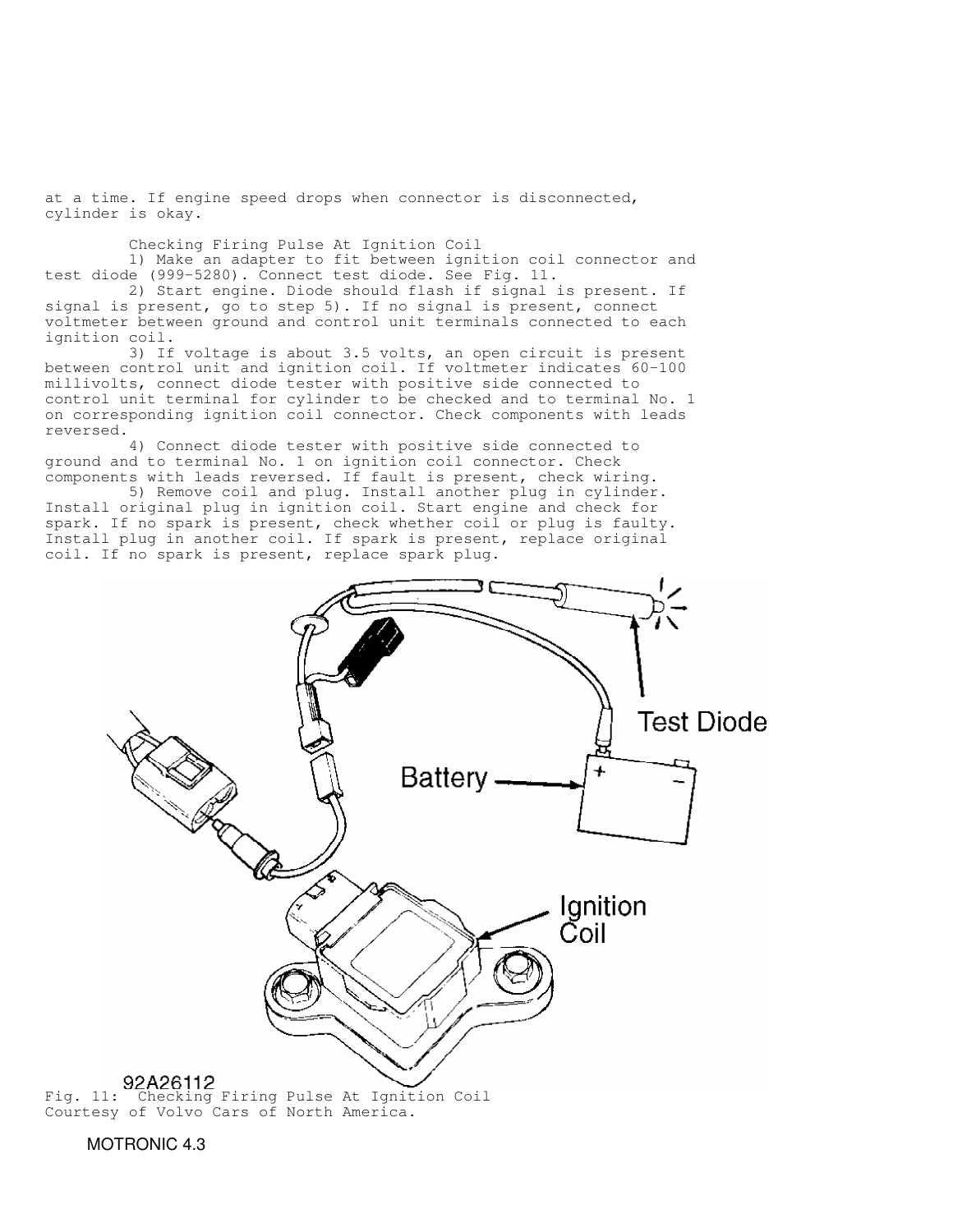850 Turbo (No Start)

 1) Determine if fault is fuel or ignition. Check fuel pressure. See FUEL PRESSURE under FUEL SYSTEM. If fuel pressure is not as specified, repair fuel system as necessary. If fuel pressure is as specified, fuel system is okay, check for spark. Go to next step.

2) Using a high output spark tester, check for spark at end of one spark plug wire. If spark is not present, go to next step. If spark is present, remove and inspect all spark plugs. Replace spark plugs as necessary. Try to start engine. If engine starts, fault was due to spark plugs. If engine does not start, check for defective mass airflow sensor or coolant temperature sensor. See

K - SENSOR RANGE CHARTS article in the ENGINE PERFORMANCE Section. 3) Disconnect RPM sensor connector. Using an ohmmeter, measure resistance between sensor connector terminals. If resistance is 200-500 ohms, RPM sensor is okay. Go to next step. If resistance is not 200-500 ohms, replace RPM sensor.

 4) Turn ignition off. Install Breakout Box (981-3190) to ECU. See Fig. 6. Turn ignition on. Set DVOM scale to measure frequency. Connect a DVOM between terminals A21 and A42. Observe DVOM and operate starter motor. If frequency is 1.5-2.0 Hz, go to next step. If frequency is not  $1.5-2.0$  Hz, a fault exists in Camshaft Position (CMP) sensor circuit. Repair circuit or replace defective CMP sensor and retest.

 5) Turn ignition off. Disconnect ignition coil 4-pin connector. Measure voltage between ground and terminal No. 3 of ignition coil connector. See Fig. 12. If battery voltage is present, go to next step. If battery voltage is not present, check No. 4 fuse. Replace fuse as necessary. If fuse is okay, locate and repair open in wire between terminal No. 3 of ignition coil connector and fuse No. 4.



Fig. 12: Identifying Ignition Coil Connector Terminals (850 Turbo) Courtesy of Volvo Cars of North America.

 6) Turn ignition off. Wait 90 seconds. Measure resistance between ground and terminal No. 1 of ignition coil connector. See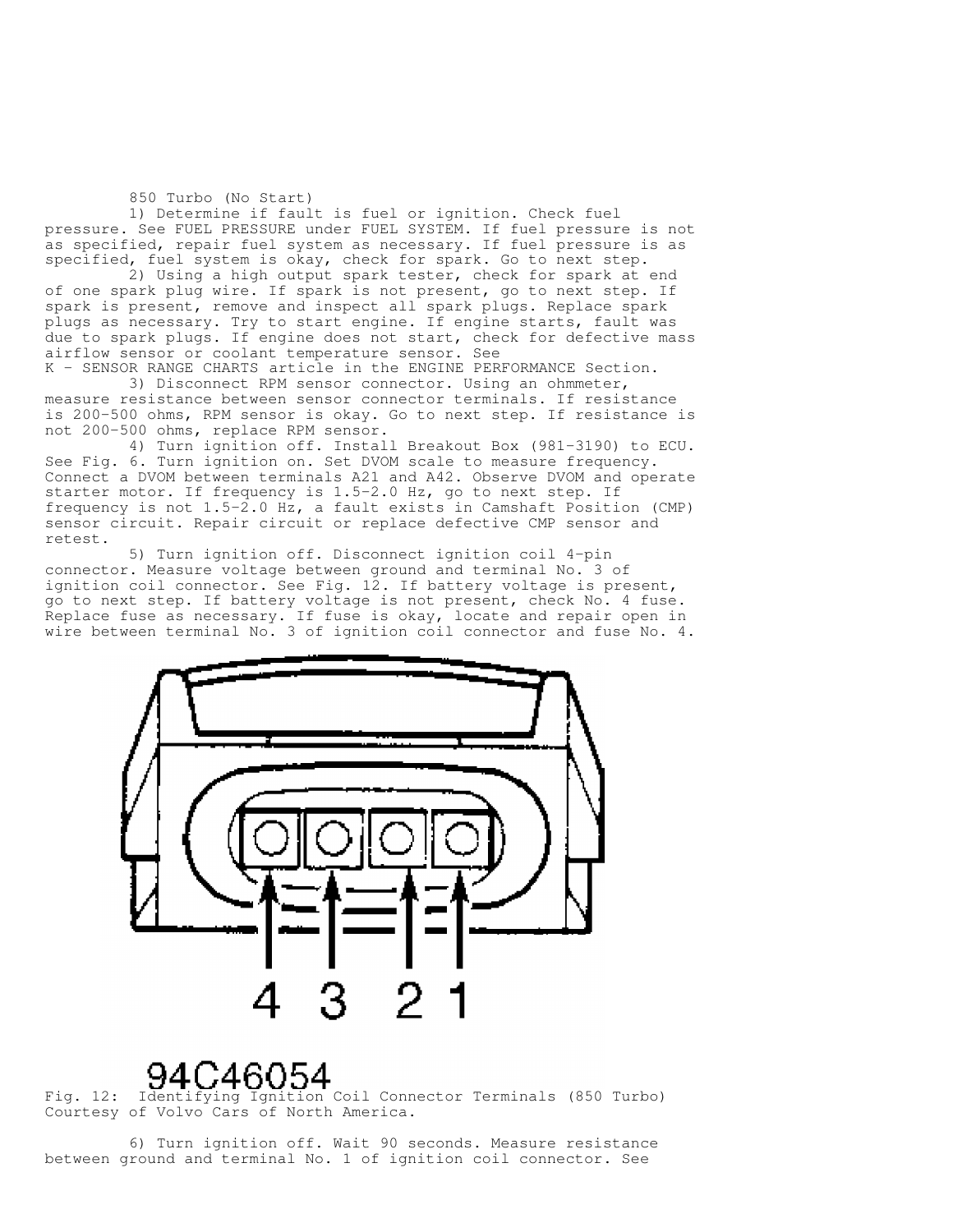Fig. 12. If resistance is zero ohms, go to step 8). If resistance is not zero ohms, go to next step.

 7) Turn ignition off. Disconnect and inspect ignition coil 4 pin connector. Clean or repair connector as necessary. Measure resistance between ground and terminal No. 1 of coil connector. See Fig. 12. If resistance is zero ohms, cleaning ignition coil connector corrected fault. If resistance is not zero ohms, locate and repair open in terminal No. 1 wire.

 8) Turn ignition on. Set DVOM scale to measure frequency. Measure frequency between ground and terminal No. 4 of ignition coil connector while operating starter motor. See Fig. 12. If frequency is 8-10 Hz, circuit is okay. Go to step 11). If frequency is not 8-10 Hz, go to next step.

 9) Turn ignition on. Measure voltage between ground and terminal No. 4 of ignition coil connector. If voltage is 0-1 volt, go to next step. If voltage is not 0-1 volt, check wire between terminal No. 4 of coil connector and terminal B11 of ECM connector for short to voltage. Repair as necessary.

 10) Turn ignition off. Wait 90 seconds. Disconnect ECM connector. Measure resistance between ground and terminal No. 4 of ignition coil connector. See Fig. 12. If resistance is infinite, check for intermittent open in wire between terminal No. 4 of coil connector and terminal B11 of ECM connector. If resistance is not infinite, check for short to ground in wire between terminal No. 4 of coil connector and terminal B11 of ECM connector.

 11) Turn ignition off. Connect ignition coil connector. Turn ignition on. Disconnect coil wire from distributor cap. Hold end of coil wire about 3-5 mm from ground. Operate starter and check for spark. If spark is present, go to next step. If spark is not present, replace ignition coil and retest.

 12) Reconnect ignition coil wire. Try to start engine. If engine starts, fault was due to poor connection at ignition coil. If engine does not start, check distributor cap and rotor for cracks, moisture or dirt. Repair as necessary.

#### **IDLE SPEED & IGNITION TIMING**

 If adjustable, ensure idle speed and ignition timing are set to specification. See IDLE SPEED & CO LEVEL and IGNITION TIMING tables. For idle speed adjustment procedures, see D - ADJUSTMENTS article in the ENGINE PERFORMANCE Section. Ignition timing is not adjustable.

,我们就是一个人的,我们就是一个人的,我们就是一个人的,我们就是一个人的。""我们,我们就是一个人的,我们就是一个人的。""我们,我们就是一个人的,我们就是一个 Application 1dle RPM (2) CO Level 850 ................. (3) 850 ....... (3) .2-.8% 940 Non-Turbo ............. 775 ............... 4-.8%<br>Turbo ................ 750 .............. 4-.8% Turbo ................ 750 ............. .4-.8% 960 ................... 750 ............. .4-.8% (1) - Idle speed and CO level can only be checked, not adjusted. (2) - Measured upstream of catalytic converter with oxygen sensor connected. (3) - With cooling fan off.

,我们就是一个人的,我们就是一个人的,我们就是一个人的,我们就是一个人的。""我们,我们就是一个人的,我们就是一个人的。""我们,我们就是一个人的,我们就是一个

IDLE SPEED & CO LEVEL TABLE (1)

IGNITION TIMING TABLE (Degrees BTDC @ RPM)